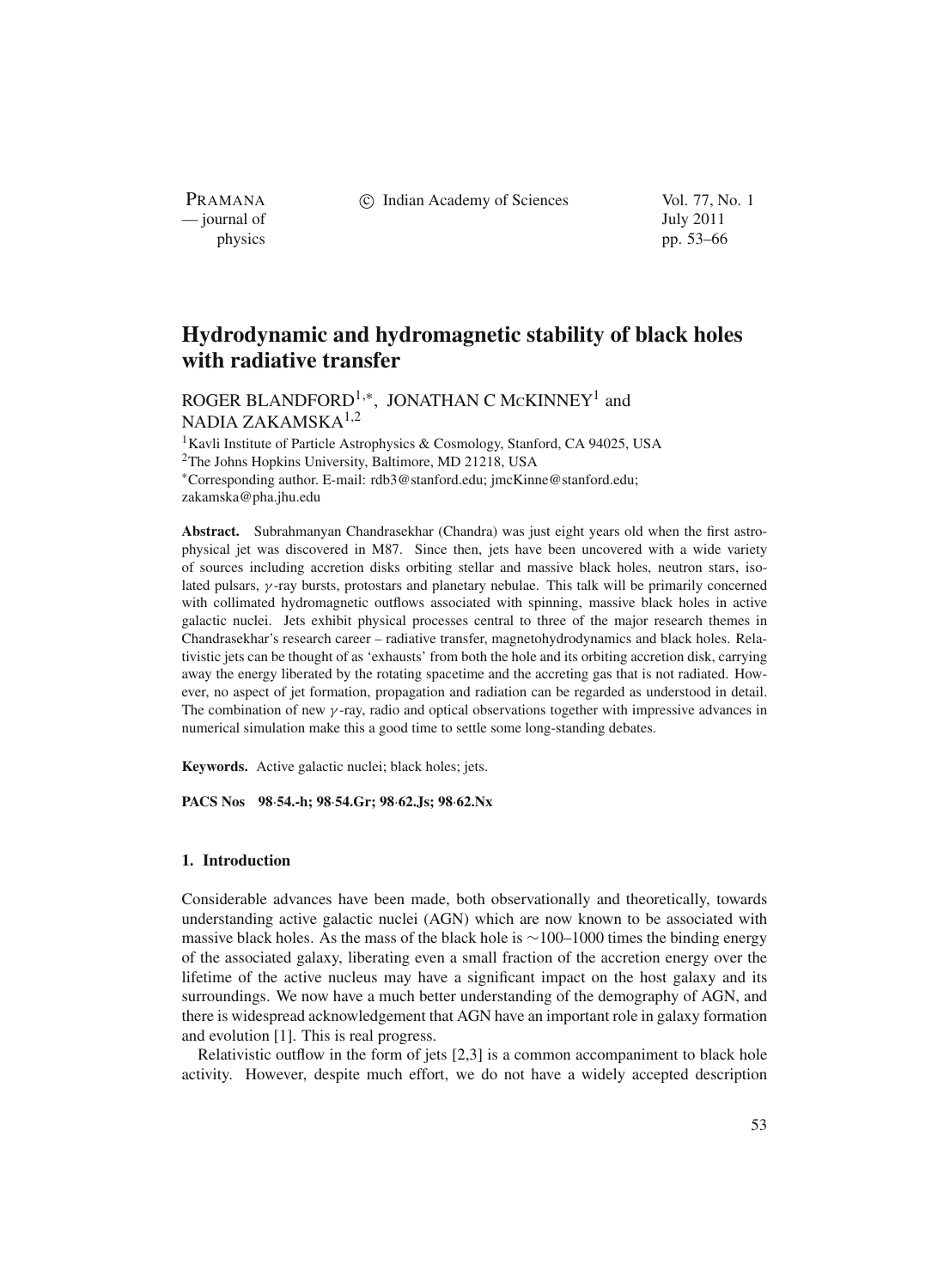of jet structure and composition, we are still unsure about the particle acceleration and emission mechanisms, and we still cannot interpret AGN taxonomy in physical terms. Fortunately, we are learning much more about jets and their context from  $\gamma$ -ray observations. These include statistical and individual studies of blazars – relativistic jets that are directed towards us – by Fermi Gamma-ray Space Telescope and studies of nearly a hundred nearby sources by atmospheric Cerenkov telescopes like HESS and VERITAS. In addition, VLBI techniques are being pushed to shorter wavelengths, improving the angular resolution and more ambitious radiomonitoring campaigns are underway. There has also been a renaissance of optical polarimetry in response to some encouraging results. Each of these developments augurs well for the future.

#### **2. Ten challenges**

It is worth recalling some of the questions where consensus has not yet been reached, but where progress is imminent. We shall briefly summarize the issues but can only give a few representative references to the literature.

1. *Locate the sites of emission.* There should be no controversy when it comes to locating the radioemission. It seems to be generally true that unresolved radiocores are selfabsorbed with frequency-dependent centroids, and the features that are seen to move superluminally are optically thin regions of enhanced emission that lie beyond the core [4]. If the jet spectral flux is *S* Jy at a wavelength of  $\lambda$ , the observed jet brightness temperature is  $10^{12}T_{12}$  K, and  $0.1\theta_{-1}$  radians is the angle the jet makes to the line of sight, while the angular diameter distance is  $D_9$  Gpc, then the radius of core emission is

$$
r_{\rm core} \sim (S/T_{12})^{1/2} (\lambda/1 \text{ cm}) D_9 \theta_{-1}^{-1} \text{ pc}.
$$

The brightness temperature is related to the energy of the emitting particles and this will be many thousands of black hole gravitational radii ( $m \sim 1.5 \times 10^{14} (M/m)$  $10^9M_{\odot}$ ) cm ~ 5000( $M/10^9M_{\odot}$ ) s) at cm wavelength, increasing roughly in proportion to the wavelength. Radiojets have been traced down to a few hundred gravitational radii in the case of M87, which has a large measured mass of roughly six billion solar masses. Unfortunately the cores are just too small to resolve with terrestrial baselines.

A recent controversy involves locating the origin of the  $\gamma$ -ray emission. The minimum radius from which  $\gamma$ -rays of energy  $E_\gamma$  GeV can emerge is the 'gammasphere' where the source becomes opaque to pair production on soft photons of energy  $\sim$  500(1 GeV/ $E_\gamma$ ) eV[5]. This radius,  $r_\gamma$ , is hard to estimate because we do not know what fraction of the soft photons will be scattered into the path of the jet. A reasonable guess is that  $r<sub>γ</sub>$  is a hundred gravitational radii when  $E<sub>γ</sub> \sim 1$  GeV, increasing roughly proportional to the  $\gamma$ -ray energy [6]. If the  $\gamma$ -ray emission comes from  $r_{\gamma}$ , the higher energy photons should vary slower and later than the lower energy photons. So far, this effect is not really observed. Alternatively the  $\gamma$ -ray emission may originate at much larger radii where pair production opacity is not an issue [7]. In this case, a disturbance, such as a shock, instigates a burst of particle acceleration which may be either stationary or convected outward with the flow [8].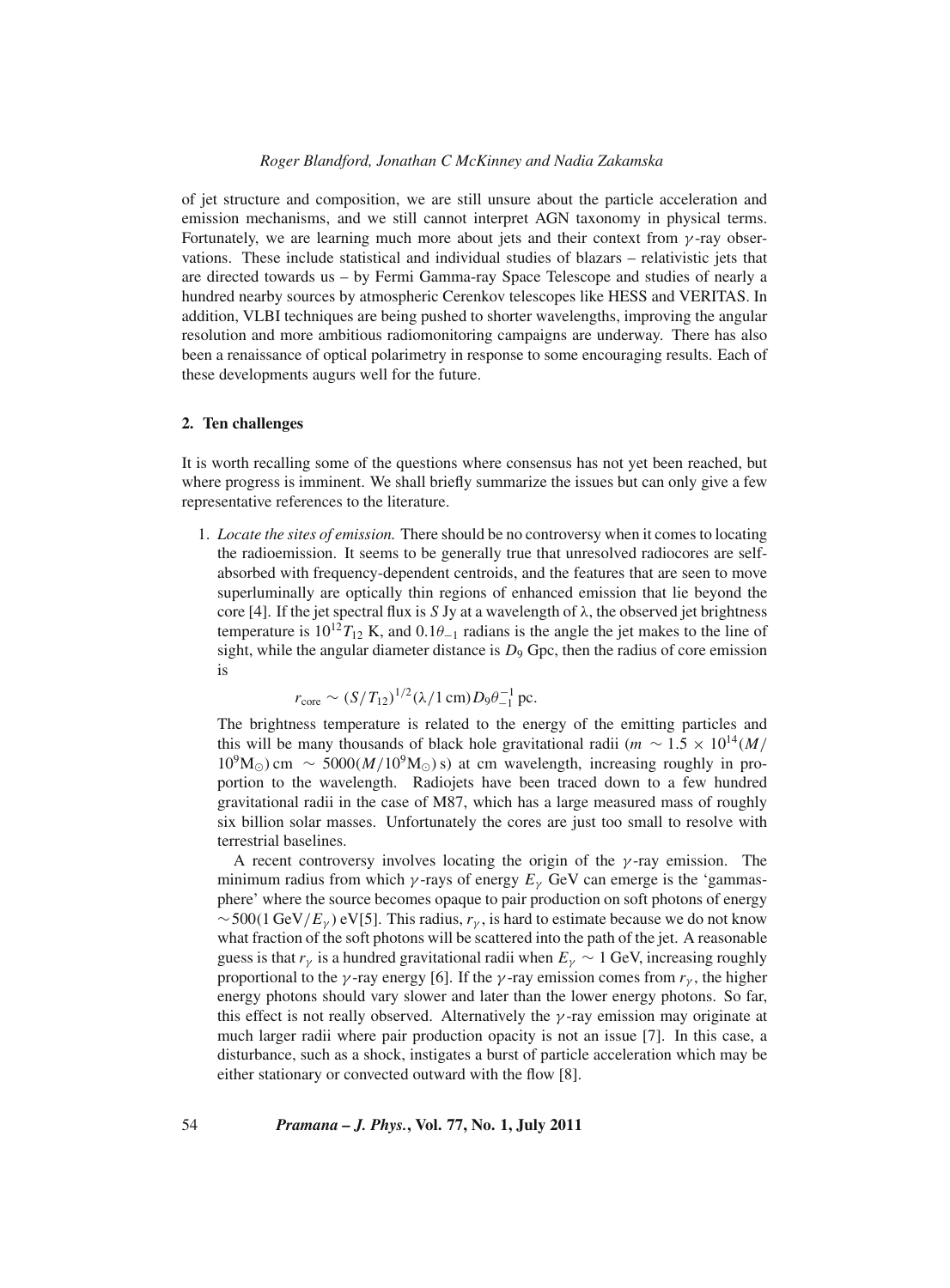The challenge is that very rapid variations are observed. Time-scales  $t_{\text{var}}$  less than an hour, and even as short as a few minutes have been reported at TeV energy indicating upper limits  $r < 10^{16} (\Gamma/10)^2 (t_{\text{var}}/1 \text{ h})$  cm where  $\Gamma$  measures the jet bulk Lorentz factor. Typically the most stringent upper limits on the emission radius, not applicable to most sources, are thousands of gravitational radii. (In the case of the Fermi telescope, photon statistics preclude measuring a variation time-scale much shorter than a day at ∼GeV energies.) Note also that variations on time-scales shorter than *m* are difficult to orchestrate in any model.

This avenue of research is being transformed by large-scale monitoring campaigns like that at Owens Valley Radio Observatory which is starting to enable statistical studies of controlled blazar samples [9]. More than a thousand sources are being tracked at 15 GHz roughly twice weekly. Already it has been shown that  $\gamma$ -rayloud sources are more radiovariable on average than their  $\gamma$ -ray-quiet counterparts and that lower redshift sources may also be more variable. More radiocorrelations are expected to emerge with time, and searches for optical-γ -ray lags are also promising.

2. *Map jet* v*elocity fields.* The simplest, and still the most common, jet model comprises a single homogeneous spherical source moving with uniform velocity! Progressively more sophisticated variants impose a jet geometry on a uniform flow, introduce a 'spine-sheath' shear flow and allow for acceleration or deceleration [10]. (A typical jet flow is expected to be accelerated by gas and magnetic pressure gradient initially and then decelerated as it entrains gas from its surroundings.) Even if these prescriptions provide adequate representations of the large-scale velocity field, most particle acceleration schemes invoke smaller scale irregularities such as instabilities, wave modes, shock fronts and fluid turbulence.

Most sources exhibit more varied and complex variability than most models. This may be because Doppler boosting is a very dramatic amplifier and we select insignificant parts of a jet that happen to maximize the Lorentz factor while including us within the emission cone with opening angle  $\sim \Gamma^{-1}$ . Shocks introduce further kinematic complications as the speed of the emitting material, which dictates the amount of Doppler boosting, necessarily differs from the speed of the feature itself. Similar considerations apply to shear flow instabilities.

Perhaps the best way to get more observational insight into jet velocity fields may be to carry out more mm and even sub-mm VLBI with ∼10,000 km baselines to probe those regions that are opaque to and unresolved by radio VLBI. It will be especially interesting to see if the flow is accelerating within  $\sim$  100 m.

3. *Affirm synchrotron and Compton emission.* The total electromagnetic spectrum from a blazar has a 'Bactrian' form with the lower, synchrotron hump extending from  $\lesssim$ 100 MHz to UV/X-ray energies and the upper, Compton hump extending to  $\gamma$ -ray energies [11]. The photon energies associated with the maxima of the two humps appear to decrease with increasing overall power.

Despite this simplicity, alternative emission processes are still being explored. The lingering problems associated with intra-day variability, which may not all be attributable to refractive, interstellar scintillation, have triggered a resurgence of interest in coherent, most reasonably cyclotron maser-emission, given its operation in far less stimulating environments within the heliosphere. There is still the constraint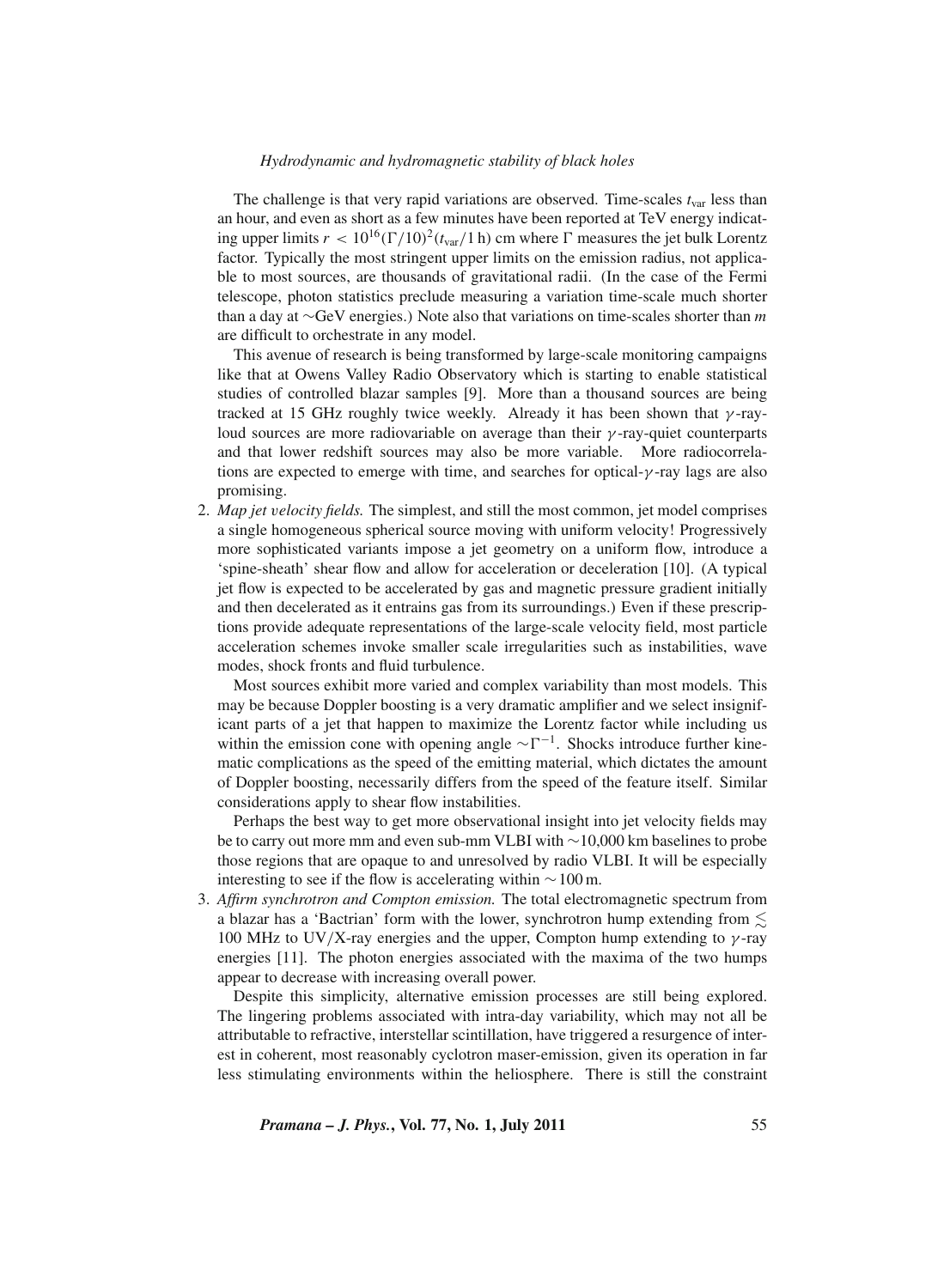that the emergent radiation must avoid nonlinear absorption along the line of sight. Simultaneous radiopolarimetry (including circular) at many frequencies may be the best way to settle this matter.

Another complication is the possibility that the radioemitting region of the jet is inhomogeneous [12]. We have already suggested a radius to frequency mapping which would imply that core radioemission observed with wavelength  $\sim$ 1mm  $\lesssim \lambda \lesssim$ 1 m extends over a range of roughly a thousand in radius and, if so, the relationship between the variation at different frequencies should help us to decide if the excitation is local at each radius or due to a travelling disturbance. One intriguing possibility is that the synchrotron emission that forms the first, lower frequency, hump is the superposition of power law spectra with the highest and lowest frequency emission coming from large radius varying together and following the intermediate frequency emission near the peak of the hump coming from smaller radius. Associated Compton variability patterns might also be expected. Alternatively, if the emission is dominated by a single zone the whole spectrum would be expected to vary together. It still does not seem possible to decide this observationally. However, extensive, multifrequency monitoring campaigns, instigated by the Fermi observations, should help considerably.

There is less confidence that we understand the nature of the soft photons that are Compton scattered. They could be 'internal' synchrotron photons produced within the jet. Alternatively, they could be 'external' photons – emission lines or accretion disk photons – scattered into the path of the jet by thermal electrons outside the jet. There is evidence that the photons are internal in low power sources like BL Lac objects, whereas external photons are more important for the high power quasars. However, the answer may also depend upon the energy of the inverse Compton-scattered photons.

A much discussed alternative for the  $\gamma$ -ray emission is that it is hadronic, due to the creation of pions in proton collisions. Indeed this was a motivation for the construction of underground very high energy neutrino detectors like IceCube [13]. Furthermore, relativistic jets are one of the few conceivable sites where ultrahigh energy cosmic rays could be accelerated to energies ∼ 1 ZeV. So far no neutrino sources have been found; neither have there been convincing identifications of radiosources with UHE cosmic ray arrival directions [14]. In addition, there is no sign of pion 'bumps' which might be present in some models. There are other problems including the difficulty in placing the hadronic jets into a plausible dynamical context, which does not invoke unreasonable powers. Overall, though it is easier to imagine seeing signs of hadronic jets than conclusively ruling them out on grounds other than plausibility.

4. *Determine the jet composition.* In general, there are three contributors to relativistic jet momentum – protons, leptons and electromagnetic field. It is quite reasonable that there are transformations from one form to another as the jet expands and that the dominant contribution at a given radius changes from jet to jet. The one conclusion of which we can be certain is that jets are not purely leptonic close to their origin. If they were radiative drag due to Compton scattering would be far too large. The choice for the momentum carrier is between electromagnetic field and protons. The former is the more attractive idea because it makes a more direct connection to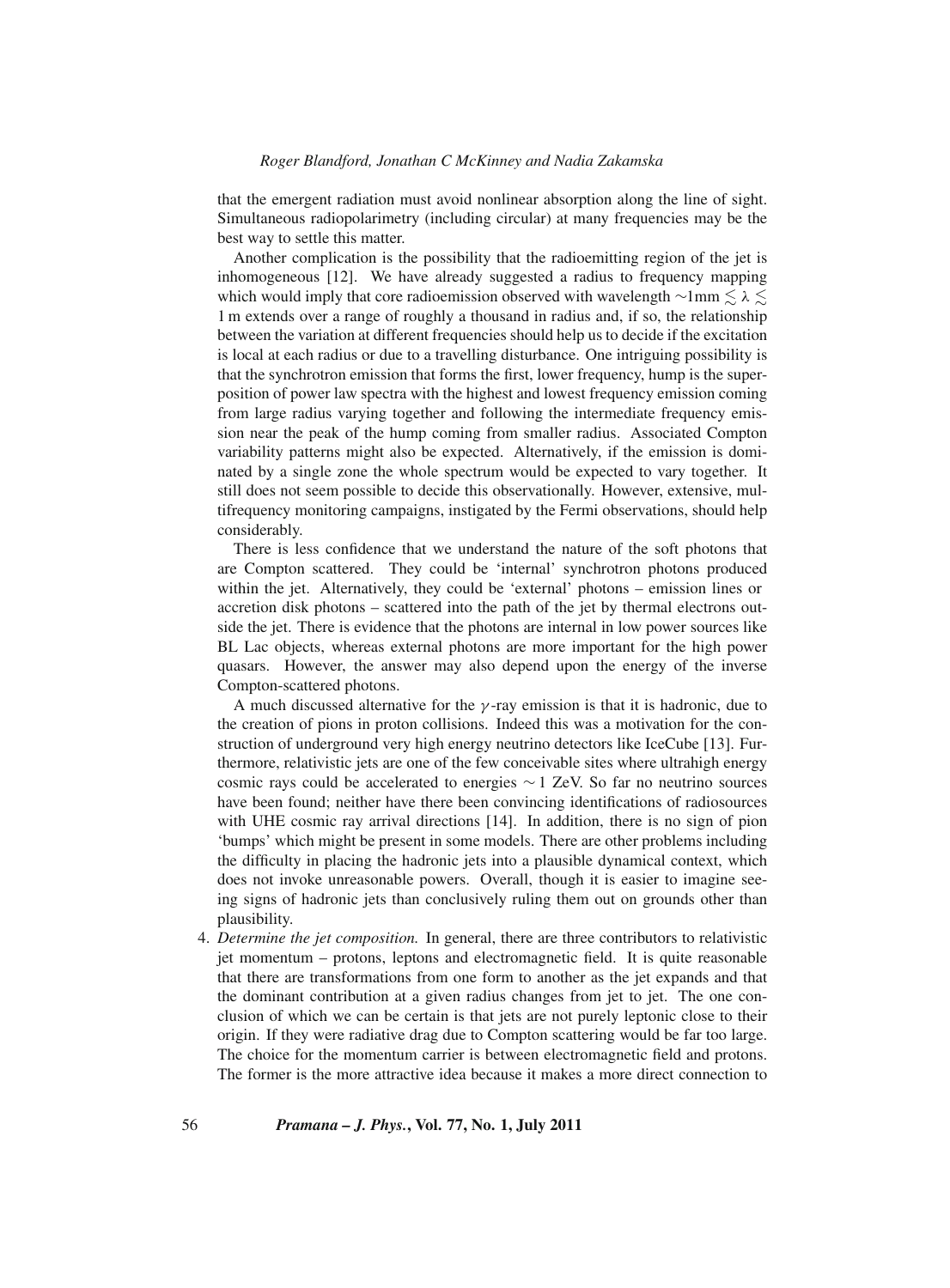the particle acceleration that must ultimately take place. Of course, there must be enough plasma to carry the coexisting electrical current. However, this is dynamically insignificant. If the electromagnetic field has large-scale order and the jet is relativistic, there will be an associated voltage  $∼ (L<sub>jet</sub>Z<sub>0</sub>)<sup>1/2</sup> ∼ 1–100$  EV, where  $Z<sub>0</sub>$ is the effective impedance of free space ( $\sim 100\Omega$ ). Tapping a tiny fraction of this potential difference along a magnetic field line will initiate a discharge of accelerated pairs just like in a pulsar gap (where the potential difference is measured in TV). In this case particles will be copiously accelerated and cool rapidly close to the black hole. They will also annihilate and a local equilibrium will quickly be established. In general, the partial pressure of the pairs relative to that of the electromagnetic field will increase as the jet expands, though it is hard to be confident about the details. It is quite likely that the flow will automatically become particle-dominated independent of particle acceleration as non-dissipative forces accelerate the plasma. Eventually the jet is likely to entrain ion plasma from its environment and decelerate, again leaving an ion-dominated jet.

The traditional way to investigate jet composition has been to carry out careful polarization observations over a range of radiofrequencies so as to measure the Faraday rotation and circular polarization. In principle, a toroidal field wrapped around the jet can be detected using this method and a pair plasma can be distinguished from an electron–ion plasma. Unfortunately, despite much effort, it has only been possible to draw conclusions in a few sources [15] so far. Further studies of more sources, perhaps during  $\gamma$ -ray flares, should be instructive.

5. *Understand jet confinement.* Jets will naturally expand transversely at some internal sound speed, unless they are confined by the ambient plasma pressure. Close to the hole, the external pressure may be supplied by a non-relativistic wind flowing off the disk. Further away, the jet will ultimately be confined by the interstellar medium and, by the time the jet has escaped the galaxy, stress balance will be maintained by the intergalactic medium. Historically, several confinement possibilities have been entertained. The first and simplest is that jets are not confined at all, that they are freely expanding on a Mach cone, the gas cooling off and the sound speed falling as it flows away from the nucleus. For a relativistic, fluid jet, the Lorentz factor is effectively the Mach number [16]. A problem with this model is that the emissivity would also decline more rapidly with radius than is observed and many jets exhibit morphological features, like 're-collimation shoulders', that are strongly indicative of dynamical interaction with their surroundings. The next possibility considered was that jets were essentially gas dynamical and that the magnetic stresses were smaller than the combined plasma pressure or at least sufficiently chaotic that they could be treated as isotropic when averaged over a large volume. Finally, there is the possibility that jets are magnetic pinches, confined by the 'hoop' stress exerted by toroidal magnetic field and stabilized by the supersonic motion of the plasma that it is confining. A magnetically confined plasma will have an associated axial current  $\sim (L_{\text{iet}}/Z_0)^{1/2} \sim 0.01-1$  EA. Ultimately this toroidal magnetic field would have to be confined, either by static or dynamic gas pressure. Put another way, the current that flows up the centre of the jet returns along the jet walls. Note, though, that the gas pressure in the centre of the jet can be orders of magnitude larger than the external pressure if there is a magnetic pinch in operation.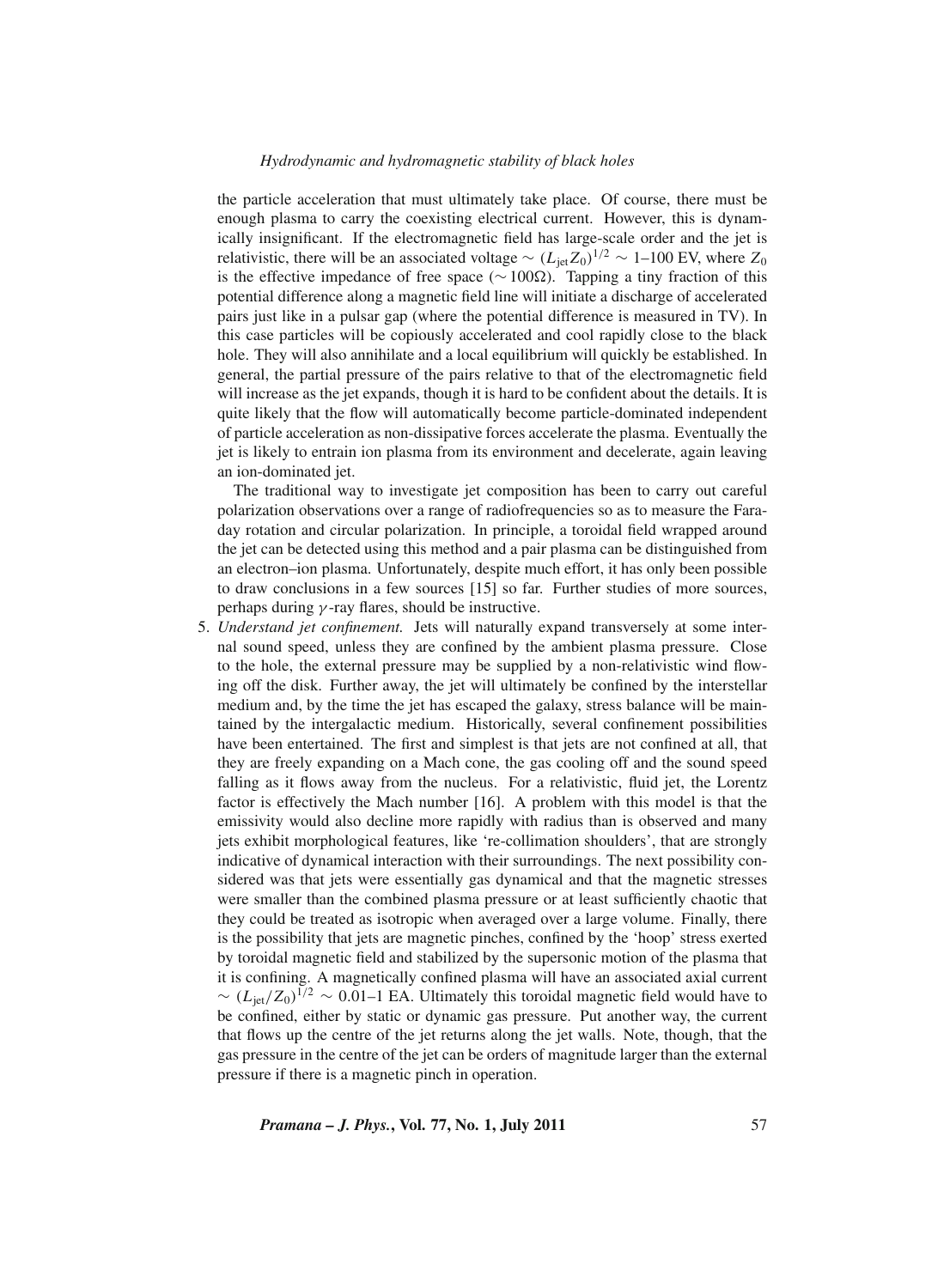An increasingly promising probe of the magnetic field is provided by the monitoring of optical polarization in blazars. Specifically, a multiwavelength campaign in 3C279 has found polarization as high as 30% suggesting a well-ordered magnetic field. Furthermore, an instance of a correlated, rapid polarization swing of order 200° accompanying a  $\gamma$ -ray flare has also been reported [17]. Even more dramatic behaviour has been seen in PKS 1510+089 [18]. The interpretation of these variations is controversial. They could be due to precessional like motion of a jet at small radius with individual jet elements moving more or less ballistically. Alternatively, a single moving source could follow a helical track at large radius. Either way, the observations are at least indicative of strong magnetic field, but in order to distinguish kinematical alternative, more data and better simulations will be necessary and are likely to be forthcoming.

The situation with the external confinement is probably clearest for jets associated with rich clusters of galaxies. X-ray observations are now providing fairly precise measurements of gas pressure [19]. There is a debate about how much additional pressure can be associated with turbulence and cosmic rays but the outcome is not likely to change qualitative conclusions. In addition, these pressure measurements can be extended into giant elliptical galaxies. A different set of arguments gives pressure and distance estimates for broad emission line clouds within the central parsec of flat spectrum radioquasars.

The task of doing a better job of estimating the pressures inside jets is most approachable at radiofrequencies using VLBI observations. However, there are complications. It is necessary to correct for the effects of relativistic beaming, though this is less severe than might be expected because the same Doppler effect that boosts the observed flux also leads to a lower co-moving brightness temperature and a compensating, larger inferred co-moving magnetic field. A second issue is that the regions that are actually observed as superluminally moving features may be transiently overpressured relative to their surroundings. Nonetheless, it should still be possible to decide if magnetic confinement is obligatory or merely a possibility.

6. *Elucidate the particle acceleration.* Understanding the ratio of particle to magnetic pressure within jets has a major impact on deciding which of the several particle acceleration mechanisms are at work. As jets expand, the energies of the relativistic electrons (measured in the co-moving frame) decrease and the cooling times of the highest energy, ∼100 TeV, synchrotron-emitting electrons are much shorter than the expansion time-scales. It is clearly necessary to invoke local *in situ* particle acceleration to compensate these losses.

It has been commonly assumed that electrons are re-accelerated by shocks, but there are several concerns with this idea. In particular, shocks have to be strong to be efficient accelerators and this means that they are likely to be well-spaced and too far apart to sustain continuous emission at the highest synchrotron frequencies. Furthermore, if electromagnetic field accounts for a significant fraction of the pressure, then the shocks cannot be strong in the sense of having a high compression. It is not even clear that relativistic shocks can accelerate particles efficiently enough anyway [20].

For all these reasons, alternative acceleration schemes have been considered. It is quite reasonable to expect the jet to be very noisy and permeated by an intense spectrum of hydromagnetic wave modes. These waves can be very efficient at accelerating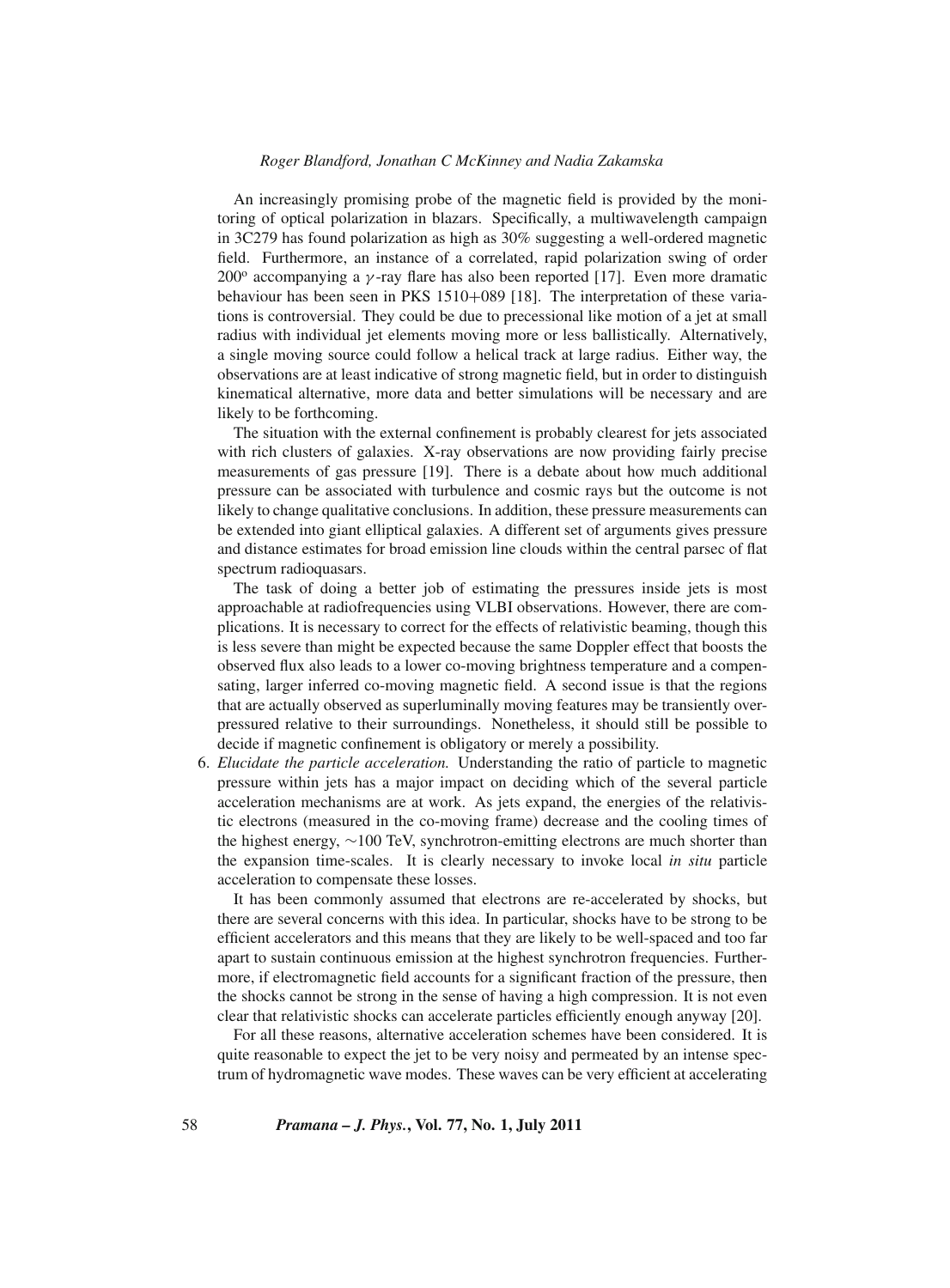high-energy particles either stochastically or systematically at the gyro-resonance. Another possibility is magnetic reconnection. This process is known to be capable of creating surprisingly energetic particles under non-relativistic conditions, albeit with low efficiency. Reconnection is far more promising under relativistic conditions. Although it is far from understood, it remains a strong candidate for the dominant acceleration mechanism, and the total rate of dissipation expected on the basis of simulations is high. There has been much recent progress on kinetic calculations of these various particle acceleration mechanisms [21]. Much more can be expected in the near term.

7. *Infer the power and thrust.* Improving our understanding of the local conditions within jets is a step along the way to improve our estimates of jet thrusts and powers. This is a vital input to understand the relationship between nuclear activity and galaxy formation and evolution. Thrust, of course, is not conserved along a jet, just like in a rocket exhaust. Power is conserved as long as the jet has fixed boundaries which is unlikely to be true. The direct approach to measuring the power and thrust is to estimate the integrals over the cross-section of the jet,

$$
\mathcal{L} = \int dA \left[ w \Gamma (\Gamma^2 - 1)^{1/2} c + \frac{(\vec{E} \times \vec{B}) \cdot \vec{n}}{\mu_0} \right]
$$

$$
\mathcal{P} = \int dA \left[ w (\Gamma^2 - 1) + P + \frac{(\vec{E} \times \vec{B}) \cdot \vec{n}}{\mu_0 c} \right]
$$

respectively, where w is the enthalpy density,  $P$  is the pressure and  $\vec{n}$  is the unit vector normal to the cross-section element. Note that, as mentioned above, there could be much more kinetic energy and momentum residing in cold protons. However, it is possible to limit this contribution because in relativistic flows, the accompanying electrons, despite being cold in the co-moving frame, will emit inverse Compton radiation.

A major uncertainty in these estimates is that much of the outflow may be invisible. If the hole accretes slowly through a disk and the gas is unable to cool, then the liberated binding energy may be carried away from the disk by a wind. In some sources, especially those with slowly spinning holes, the thrust from non-relativistic, non-radiative disk outflow may dominate that from relativistic, radiative jets. In addition, and somewhat surprisingly, simple models of magnetically confined jets still have power and thrust that are dominated by the mechanical component.

An alternative approach to estimate the power and thrust, at least for powerful sources, is to model the flow within the radiosources and around the 'hot spots' at the end of the jets. Of course, one needs to carry out and reconcile this approach with the direct estimates.

Observationally the best prospects for improving these estimates probably lie with the E-VLA. Low-frequency observations are crucial because most of the energy density in the relativistic electrons resides at low energies. A clear goal is to relate the estimated jet power to the Eddington limit for the central black hole, now that it is possible to give more confident estimates of the hole mass either from direct dynamical measurements or from application of a *M*–σ relation.

8. *Test the central dogma.* It is possible to state a 'central dogma' patterned on a powerful principle in molecular biology. This is that the intrinsic properties of AGN,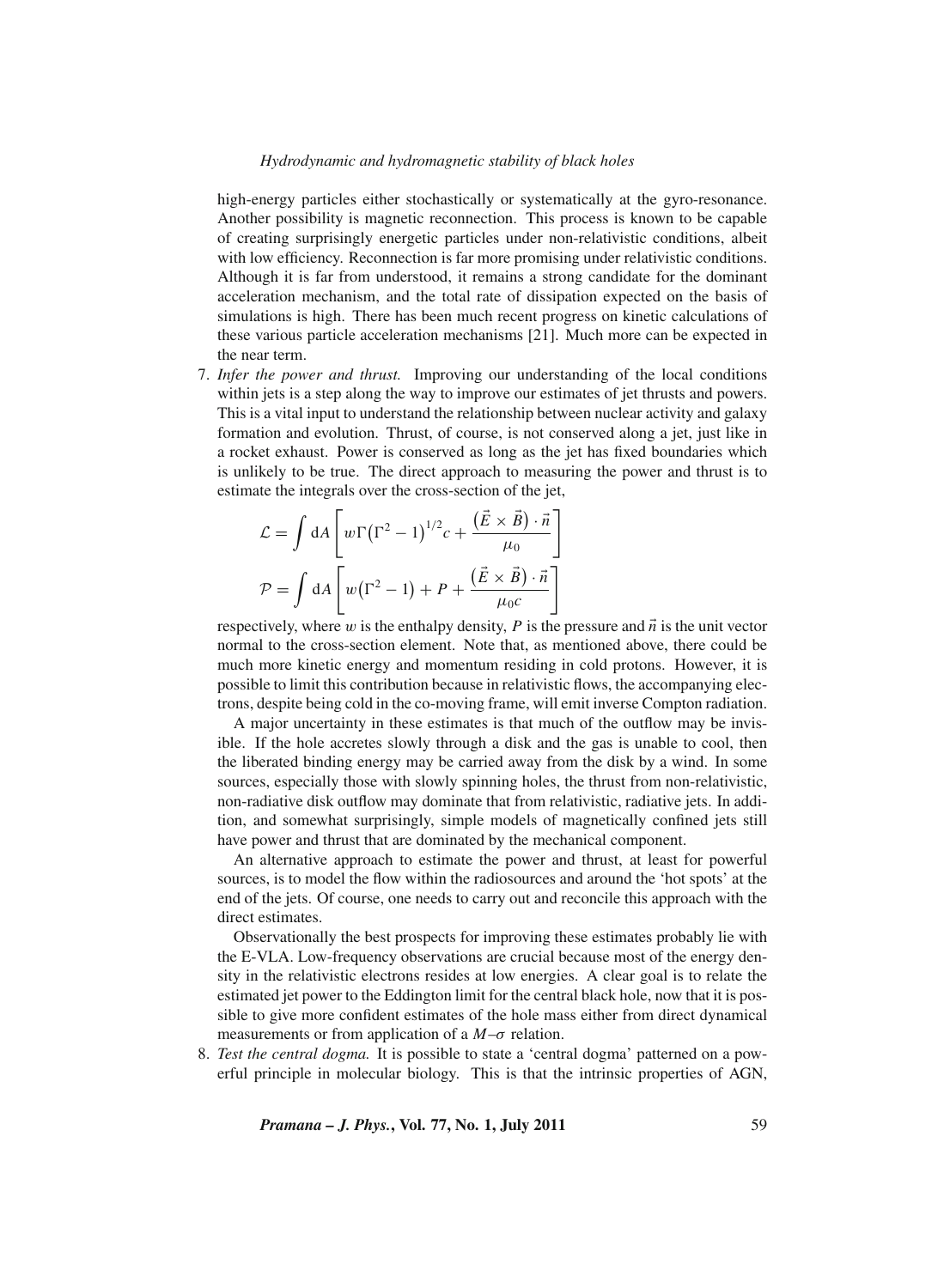including the radiation that they emit, are predominately a function of three parameters, the mass of the hole (which pretty much sets a scale for length, time, power etc.), the mass supply rate in units of the hole mass, and the angular velocity of the hole in units of the inverse hole mass. Of course this is no more likely to be rigorously true than the corresponding statements about stars turned out to be true. Exception had to be made for pre- and post-main sequence evolution, mass transfer binaries and the relatively small effects associated with age, rotation and metallicity. And yet the main sequence in the luminosity temperature plane, or its proxy, turned out to be a powerful organizing principle. The jet central dogma does not seem to have been seriously falsified as yet but it may be and this would be a powerful further clue as to what additional parameters would have to be considered in devising a 'grand unified theory' of AGN.

Some qualifications are in order. Firstly, jets provide a prime example that orientation matters. However, this is not an intrinsic property of the AGN and, in testing the central dogma, it is necessary to remove the effects of beaming (as well as absorption and scattering) from the observations. Secondly, the black hole also defines scales of temperature and magnetic field strength and so the detailed observed spectrum has a non-trivial variation with mass. The radiative cooling is also a sensitive function of temperature. Thirdly, the possibility, discussed above, that a significant fraction of the mass supply to the outermost parts of an accretion disk escapes in a disk-wind before it has time to reach the event horizon of the hole, implies that it is important to distinguish the mass supply rate from the accretion rate.

Here, the way forward includes working on seeing if, as has been widely conjectured, the formation of relativistic jets is a consequence of a low relative mass-supply rate. Can we argue that the radio-loud quasars have mass accretion rates in units of the Eddington rate, that are much smaller than those for the radio-quiet quasars? In addition, understanding if there is any distinction between radiogalaxies, like Cygnus A, and radioquasars like 3C 273, would be a great advance.

9. *Simulate general relati*v*istic MHD jets.* Analytic models of jet formation and propagation are typically axisymmetric, stationary and one-dimensional or self-similar in radius. These are serious limitations and, in order to overcome them, computational models have been developed. The initial models were purely fluid dynamical, axisymmetric and adiabatic, followed by Newtonian and special relativistic MHD models.

More recently, three (space) dimensional, general relativistic codes have been developed. Early simulations became unstable after a single orbit close to the black hole [22]. However, recently there have been great advances in developing the capability to perform these simulations and it is now possible to run for thousands of *m* and to explore the development of non-axisymmetric instabilities [23,24]. It is also possible to understand, at least qualitatively, the influence of black hole spin and the underlying symmetry of the magnetic field in the vicinity of the hole [25,26]. Electromagnetic energy extraction from a spinning black hole has been convincingly demonstrated [27]. It can be energetically important and lead to the high entropy outflow associated with ultrarelativistic jets. A 'dipolar', as opposed to 'quadrupolar', field geometry is found to be conducive to stable jet formation. The simulations are still mostly adiabatic and so the effects of cooling, changes in the equation of state due to quantum electrodynamical processes have yet to be included, but they do affirm that jets can propagate to large radius without disruption, as observed [26].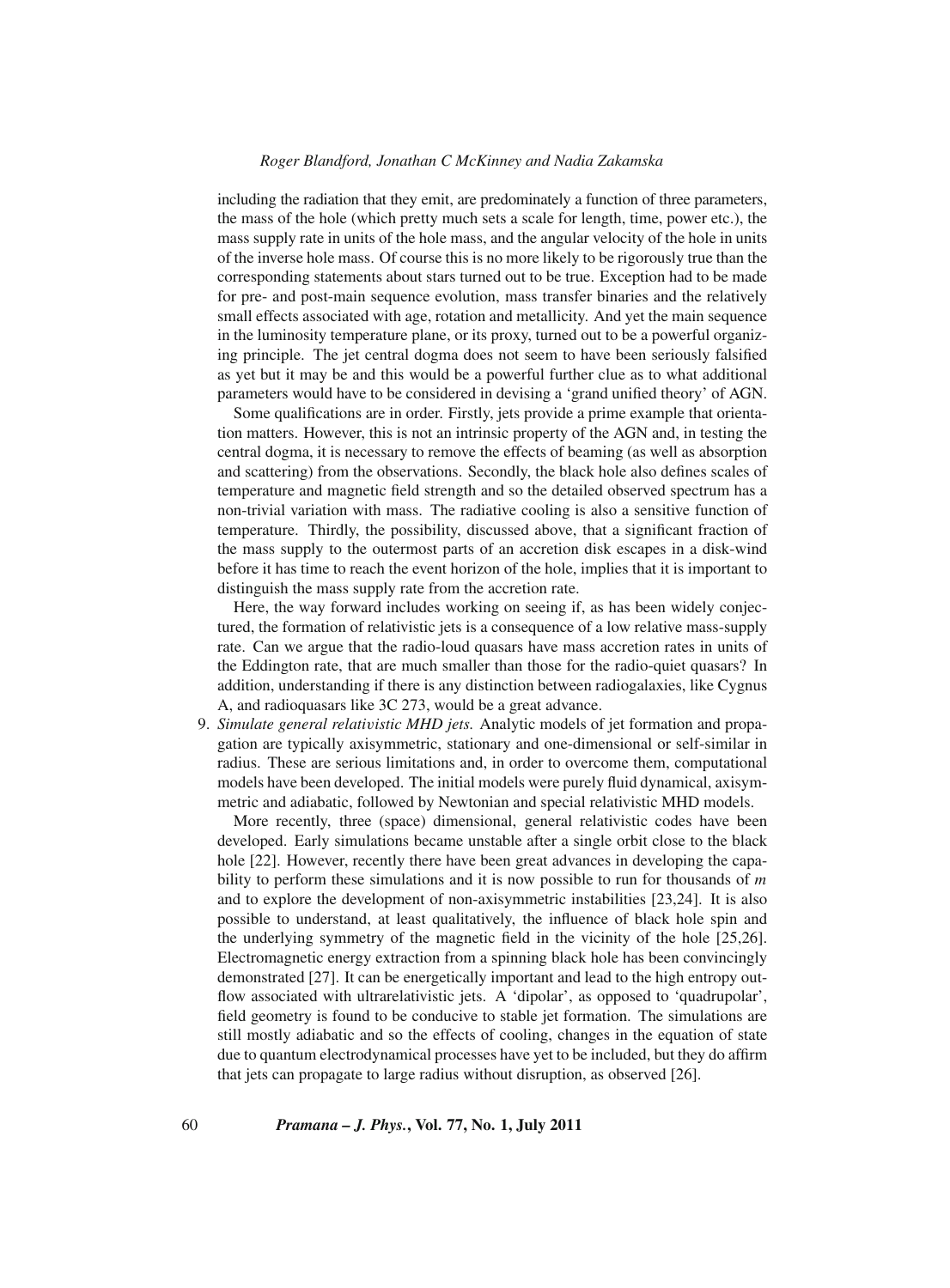Indeed the jet simulations can be extended to radii that overlap those that are probed by radio and, arguably,  $\gamma$ -ray observations. As we describe below, this permits a range of numerical experiments to help understand how the relativistic kinematic properties of moving matter and photons work out in practice in dynamically self-consistent flows. Note that we are not asking whether the jets are due to the black hole spin or the accretion disk – we already know that both are involved, and the debate has moved on.

10. *Quantify jet heating of cluster gas.* Finally, the challenge that is of most interest to cosmologists, which really depends upon several of the challenges that we have already discussed, is to understand the connection between nuclear activity and the surroundings of the host galaxy. It has long been appreciated that the cooling times of the hot gas in the centres of the richest clusters are shorter than the ages of these clusters [28]. The gas does not appear to be accreting at the high rates that are associated with the cooling, instead it is now thought to be arrested by heating, some of which may be due to jets. However, the nature of the interaction between the outflows and the hot gas is still controversial. The gas seems quite stably stratified, but there are instabilities that can be excited in the presence of magnetic field and heat conduction and these may effectively disperse heat, derived from jets around the cluster. However, it is still hard to see how the consequences of incipient thermal instability can be avoided. It is also not clear how the jet actually does the heating. If we just imagine it inflating a bubble which pushes out the surrounding gas adiabatically and then allows the gas to slowly sink back as the bubble rises buoyantly, then there would be no heating. However, if the Reynolds' number is high enough, the bubble will be followed by a turbulent wake which will increase the cluster entropy. Also the aerodynamic noise associated with the jet can lead to heating, although the excitation of internal waves (as opposed to sound waves) would seem to be more promising.

The most immediate physical challenge is to characterize the physical behaviour of the cluster gas. Its entropy distribution is measured quite accurately now in several clusters [19] but there is still large controversy concerning the heat conduction both along the magnetic field and perpendicular to the field through field line wandering [29]. Another complication is that the strong shock waves that heated the cluster gas in the first place will also have accelerated relativistic protons which may exert a partial pressure that contributes to the support of the gas. (Indeed the strong accretion shocks that must be present in the outer parts of clusters to create the high gas entropies that are measured by the X-ray observations, provide another explanation for the acceleration of ultra high energy cosmic rays so long as their composition turns out to be iron.) Relativistic particles are, of course, also released by the radiosources that the jets feed. We may well be on the verge of understanding these questions and if so, this may permit a 'reverse engineering' of the jet properties.

## **3. Flow simulations**

Simulating the dynamics of relativistic jets is a formidable task. There is abundant evidence that they originate close to the event horizon of a spinning black hole. This necessitates working in the background of the Kerr metric, the unique solution to the vacuum Einstein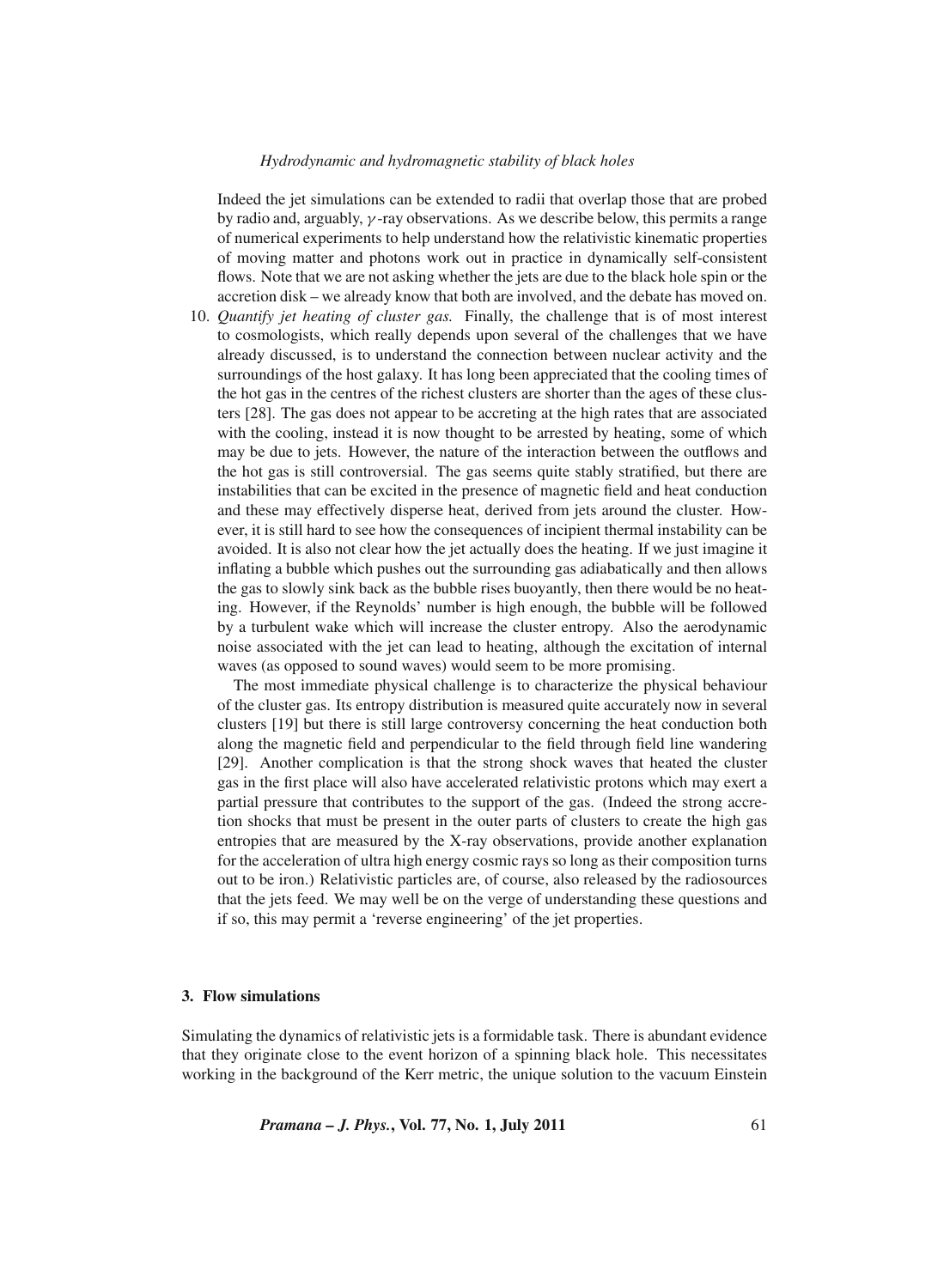field equations. (Although the black hole will be charged, the magnitude of this charge will be tiny and we do not need to invoke the Kerr–Newman metric which is appropriate when the charge is gravitationally significant [30].) Furthermore we should, at least, be solving the equations of magnetohydrodynamics, not just fluid dynamics. (When the gas is dynamically insignificant and relegated to the roles of supplying the current and carrying the electrical charge, we can make do with the relativistic force-free equations.) As remarked above, it is necessary to carry out non-axisymmetric simulations as assuming axisymmetry may suppress damaging instabilities and present misleading results. In addition, too short a run may also mislead as it can reflect the transient response to an artificial initial set-up and not characterize the quasisteady properties of jets (figure 1). Fortunately, we now have the software and hardware to address each of these concerns in a single run. McKinney and collaborators have undertaken a program of performing three (space) dimensional general relativistic magnetohydrodynamical simulations of magnetized accretion disks orbiting spinning black holes. This formalism is believed to be adequate to describe the bulk properties of these flows. The third dimension is also essential to sustain the magnetic field in the presence of dissipation [31]. What is typically found is that near the black hole the plasma's rotational, infall, and jet speeds are mildly relativistic and that well-collimated jets are created at large radius that move with ultrarelativistic speeds ( $\Gamma \gtrsim 3$ ) due to conversion of electromagnetic energy into kinetic energy. In one particular simulation [26], used in the analysis that has been completed to date, the HARM code was employed with an effective spherical polar resolution of  $r \times \theta \times \phi = 512 \times 768 \times 64$ , a spin of  $a/M = 0.93$ , a disk thickness  $H/r \sim 0.2$  and a dipolar magnetic field geometry. Outflows with  $\Gamma \sim 10$  were found after the jet expanded out to *r* ∼ 1000 m with a scaling of roughly  $\Gamma \propto r^{1/2}$  with jet efficiencies  $L_{\text{jet}}/\dot{M}c^2 \sim 0.01$ . The potentially destructive non-axisymmetric ( $|m| = 1$ ) instabilities only achieve modest amplitude and there is still little dissipation.

The character of a jet is clearly dependent upon important boundary conditions which may be captured ultimately by two parameters, the dimensionless accretion rate, which



**Figure 1.** Left: The inner jet,  $r < 100$  m, for the model described in the text. The isobars are yellow and field lines are green. The log rest mass density of the outer disk and wind is volume rendered, increasing from green to orange and the jet Lorentz factor is volume-rendered up to  $\Gamma \sim 4$  increasing from blue to red. Centre: The final distribution of magnetic field overlaid on the logarithm of the rest mass density (blue low, red high) out to *r* ∼ 100 m. Right: The same out to *r* ∼ 10<sup>4</sup> m for an otherwise identical 2D (space) simulation.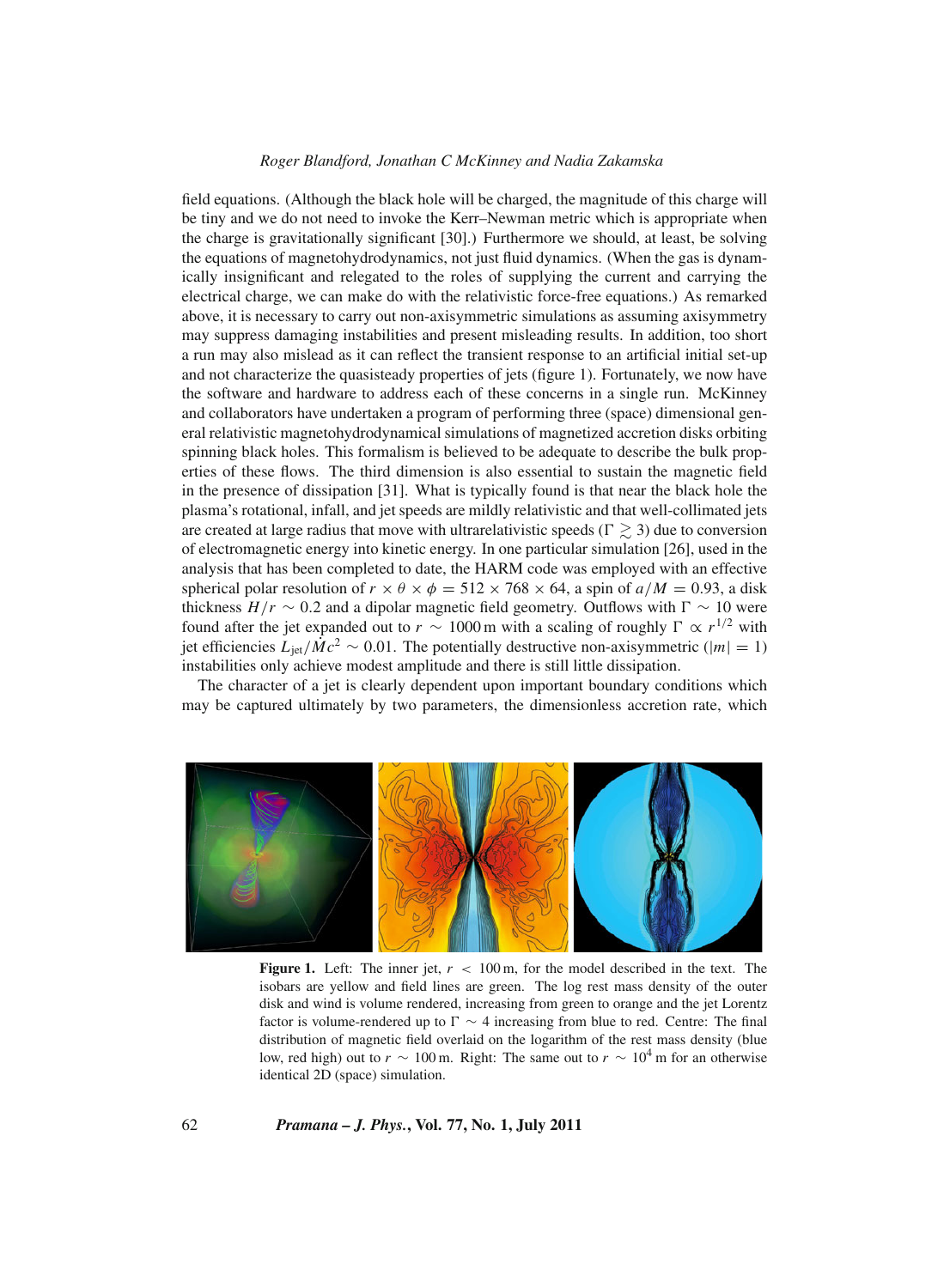controls the disk radiative efficiency and thickness, and the spin which may control the electromagnetic power. In addition, the large-scale field geometry can have a large influence on the stability. Hybrid simulations that combine the most sophisticated features of separate jet and disk computations and studies of parameter space are underway. Much has been learned already and even more is imminent as more and longer simulations are performed. The most important conclusions are that bipolar jets can maintain their integrity and attain asymptotic Lorentz factors  $\Gamma > 5$  under a broad range of external conditions and that energy can be extracted electromagnetically and stably from a spinning black hole, despite expressed concerns about the stability of this process. Confining magnetic field lines are wrapped around the outflows as envisaged and the flow emerging from just outside the event horizon is electromagnetically-dominated whereas that from disk is mass-loaded and slower. Nonetheless, the jets are subject to moderate amplitude instabilities, especially helical modes related to the polarization swings mentioned above. Quadrupolar jets seem to disrupt, a behaviour that can be traced to the biconical current sheets that must form within the ergosphere.

## **4. Observing simulated jets**

As should be clear from the foregoing challenges, there has been an explosion in the amount of observational data on jets. It is also clear that computational astrophysicists now have the capacity to explore a wide variety of possible dynamical and emission assumptions, and increasingly sophisticated treatments are possible. These two endeavours – analysis and simulation – ought to confront each other in statistical analyses. In order to further this goal, we have begun some 'observations' of relativistic outflows based upon accurate MHD simulations (figure 2). Modelling the observed emission requires additional assumptions to be made about the particle acceleration, which is poorly understood, and the consequent emissivity and radiative transfer, which is straightforward in principle. In a pilot project to model synchrotron emission from a jet, we have taken the output from one particular 3D MHD simulation which presents gridded data on the gas pressure, magnetic field, particle density and velocity at a sequence of times, and used these variables to assign emissivity to fluid elements in the jet. The simplest prescriptions are those in which a fixed fraction of the gas pressure or the magnetic energy density are converted into synchrotron-emitting non-thermal particles. More physically motivated prescriptions include those with non-thermal pressure proportional to the velocity shear or Ohmic dissipation, and those in which the presence of non-thermal particles is tied to the direction of the magnetic field relative to the local velocity. In all these cases, the simplicity of the approach lies in the assumption that the emissivity is only dependent on the local parameters of the flow – this would be the case if the cooling time of the particles under consideration were shorter than the typical propagation times. The logical next step would be to consider particles with longer cooling time; in that case, accumulation and cooling of non-thermal particles would need to be tracked for each fluid element as it propagates and its parameters evolve. After evaluating emissivity into each polarization state in the comoving frame using the 'local emissivity' approach, we conduct radiative transport in the observer's frame, taking into account Doppler boosting and polarization aberration effects. The spatial grid is rotated so that the observer is directed along the *z* direction. Because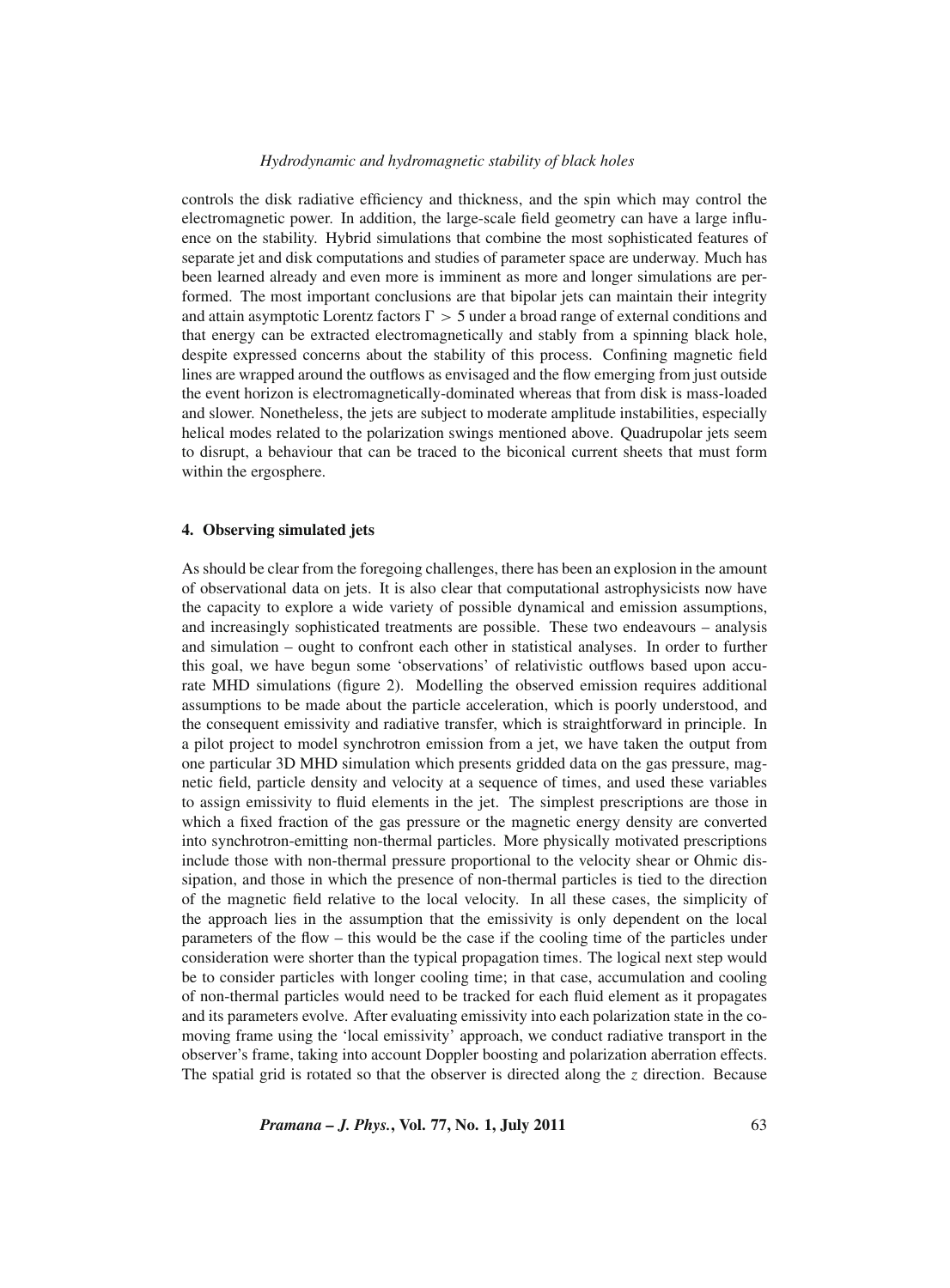*Roger Blandford, Jonathan C McKinney and Nadia Zakamska*



Figure 2. To produce integrated light curves, we first integrate emissivities in the direction perpendicular to the line of sight *z*, which is possible because the emission from these locations reaches the observer simultaneously. The equation of radiative transfer is then solved along the lines of  $z = ct + \text{const.}$  (an example is shown with dots in this *z*–*t* diagram) to account for propagation effects.



**Figure 3.** (**a**) shows a typical light curve due to optically thin synchrotron emission from the jet as measured by a distant observer. (**b**) and (**c**) show the variations in the measured polarization fraction and position angle. When the jet is viewed on-axis ( $\theta$  = 0, red), its magnetic field is in a roughly centrosymmetric pattern on the sky. As a result, the polarization averages out, the measured degree of polarization is low, and small brightness enhancements in different parts of the jet lead to rapid changes of the polarization position angle. As the viewing angle is increased (from yellow to blue,  $\theta = 2.5^{\circ} - 10^{\circ}$ ), the magnetic field of the jet appears more ordered as projected on the plane of the sky, the polarization fraction increases and the polarization position angle stabilizes to reflect the dominant component of the magnetic field.

of the non-static nature of the problem, the emissivities of the elements further away from the observer need to be evaluated at an earlier time to account for the propagation effects. Synchrotron self-absorption is also best handled in the observer's frame. At radiowave-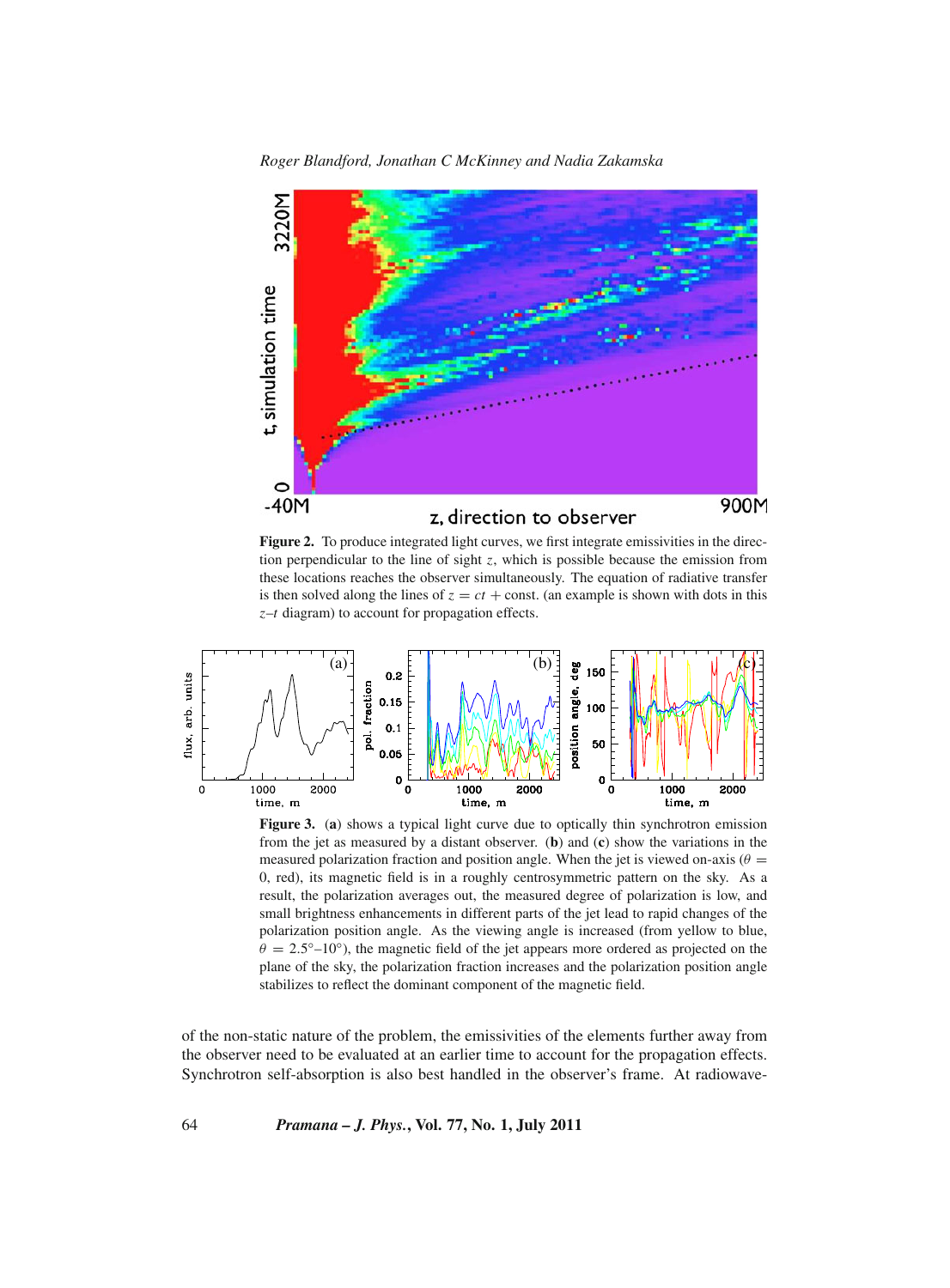lengths, synchrotron absorption is very important, and the entire simulation volume lies within the optically-thick 'core', whereas emission at visible wavelengths is optically thin. As described above, optical polarization is emerging as a very important diagnostic, and the changes in polarization (including rapid 'polarization swings' detected in the simulations) depend sensitively upon the orientation of the observer relative to the jet (figure 3).

The next steps are to add  $\gamma$ -ray opacity and compute the associated fluxes, sample all observer directions and loop over different jet simulations. A prime goal is to compute statistical correlations of emission at different wavelengths both within a single source and also over a population of sources. It appears that new observational data, which will be forthcoming over the next few years, will be able to discriminate between radically different jet models currently under consideration. A fuller description of these simulations is in preparation.

## **5. Summary**

In this brief account, we have attempted to show how our understanding of a common astrophysical phenomenon – relativistic jets – is improving and, in particular how it should improve in the future. We have highlighted phenomenology and simulations as the promising approaches for elucidating the physics of black hole jets in AGN. It is striking that the theoretical foundations of all these investigations are rooted in Chandra's deep and extensive explorations of general relativity, MHD and radiative transfer and would not have been possible without the experience that was gained by Chandra and his colleagues though their prescient and systematic solutions of so many theoretical problems. For that, we all remain in Subrahmanyan Chandrasekhar's debt.

### **Acknowledgements**

Simulations were run on the TACC Lonestar and KIPAC Orange clusters. Support was provided by NASAs Chandra Fellowship PF7-80048 (JCM), NSF grant AST05- 07732 (RDB), SciDAC grant DE-FC02-06ER41438 (JCM and RDB) and DOE contract DE-AC02-76SF00515 (JCM and RDB).

## **References**

- [1] D J Croton *et al*, *Mon. Not. R. Astron. Soc.* **365**, 11 (2006)
- [2] M C Begelman, R D Blandford and M J Rees, *Re*v*. Mod. Phys.* **56**, 255 (1984)
- [3] A H Bridle and R A Perley, *Ann. Re*v*. Astron. Astrophys.* **22**, 319 (1984)
- [4] K I Kellermann and I I K Pauliny-Toth, *Ann. Re*v*. Astron. Astrophys.* **19**, 373 (1981)
- [5] R D Blandford and A Levinson, *Astrophys. J.* **441**, 79 (1995)
- [6] V A Acciari *et al*, *Science* **325**, 444 (2009)
- [7] C C Cheung, D E Harris and L Stawartz, *Astrophys. J.* **663**, 65 (2007)
- [8] M Sikora, Ł Stawarz, R Moderski, K Nalewajko and G Madejski, *Astrophys. J.* **704**, 38 (2009)
- [9] J L Richards *et al*, *Astrophys. J. Suppl.* submitted (arXiv: 1011.3111) (2010)
- [10] R A Laing and A H Bridle, *Mon. Not. R. Astron. Soc.* **336**, 1161 (2002)
- [11] G Fossati, L Maraschi, A Celotti, A Comastri and G Ghisellini, *Mon. Not. R. Astron. Soc.* **299**, 433 (1998)